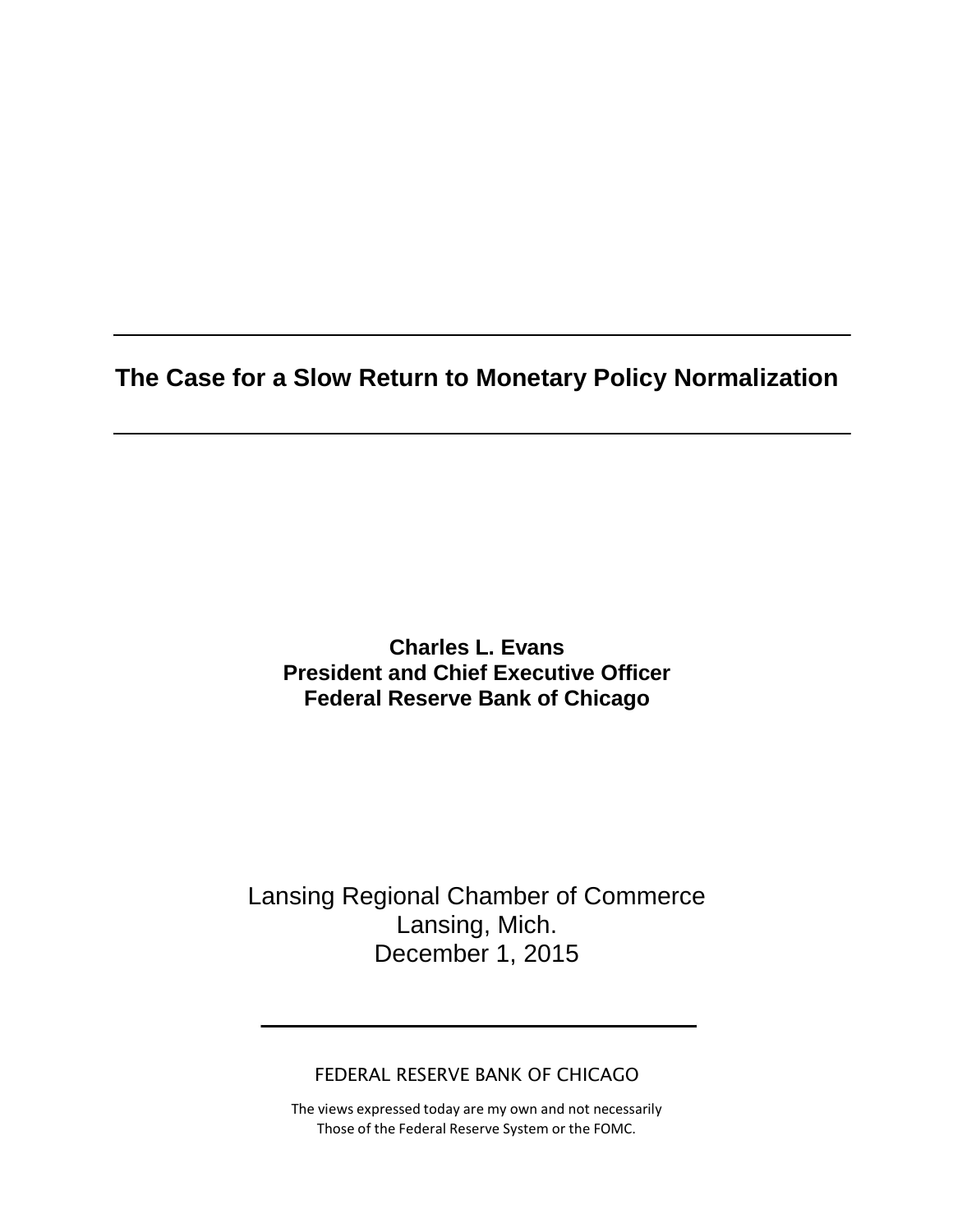## **The Case for a Slow Return to Monetary Policy Normalization**

Charles L. Evans President and Chief Executive Officer

#### **Introduction**

Good afternoon. Thank you.

My comments today will be about the U.S. economy and current monetary policy challenges. I will also have some specific thoughts on the auto industry, which is so important to this area and the rest of the Chicago Fed District. But before I begin, I should note that my commentary reflects my own views and does not necessarily represent those of my colleagues on the Federal Open Market Committee (FOMC) or within the Federal Reserve System.

As a little background, at the end of each meeting the FOMC issues a statement that provides some context for its monetary policy decisions. In addition to providing commentary on developments since the last meeting, the statement offers guidance on how the Committee expects monetary policy to evolve. In the most recent statement, released after the meeting in late October, the FOMC said that "in determining whether it will be appropriate to raise the target range at its next meeting, the Committee will assess progress — both realized and expected — toward its objectives of maximum employment and 2 percent inflation."[1](#page-1-0)

#### **Goals of Monetary Policy — Are We There Yet?**

These objectives refer to the dual mandate Congress gave to us. More specifically, the Federal Reserve is charged with fostering financial conditions that achieve 1) stable prices and 2) maximum sustainable employment.

For the first goal, the inflation rate over the longer run is primarily determined by monetary policy. So the FOMC has the ability to specify a longer-run goal for inflation. Since January 2012, the Committee has set an explicit 2 percent inflation target as measured by the annual change in the Price Index for Personal Consumption Expenditures (PCE). $<sup>2</sup>$  $<sup>2</sup>$  $<sup>2</sup>$ </sup>

For the second goal, quantifying the maximum sustainable level of employment is a much more complex undertaking. Many nonmonetary factors affect the structure and dynamics of the labor market. These factors can vary over time and are hard to measure. Consequently, the Committee does not set a fixed goal for employment, but instead considers a wide range of indicators to gauge maximum employment.

 $1$  Federal Open Market Committee (2015a).

<span id="page-1-1"></span><span id="page-1-0"></span> $2$  This was first acknowledged in Federal Open Market Committee (2012). It remains in the most recent statement of our longer-run goals; see Federal Open Market Committee (2015c).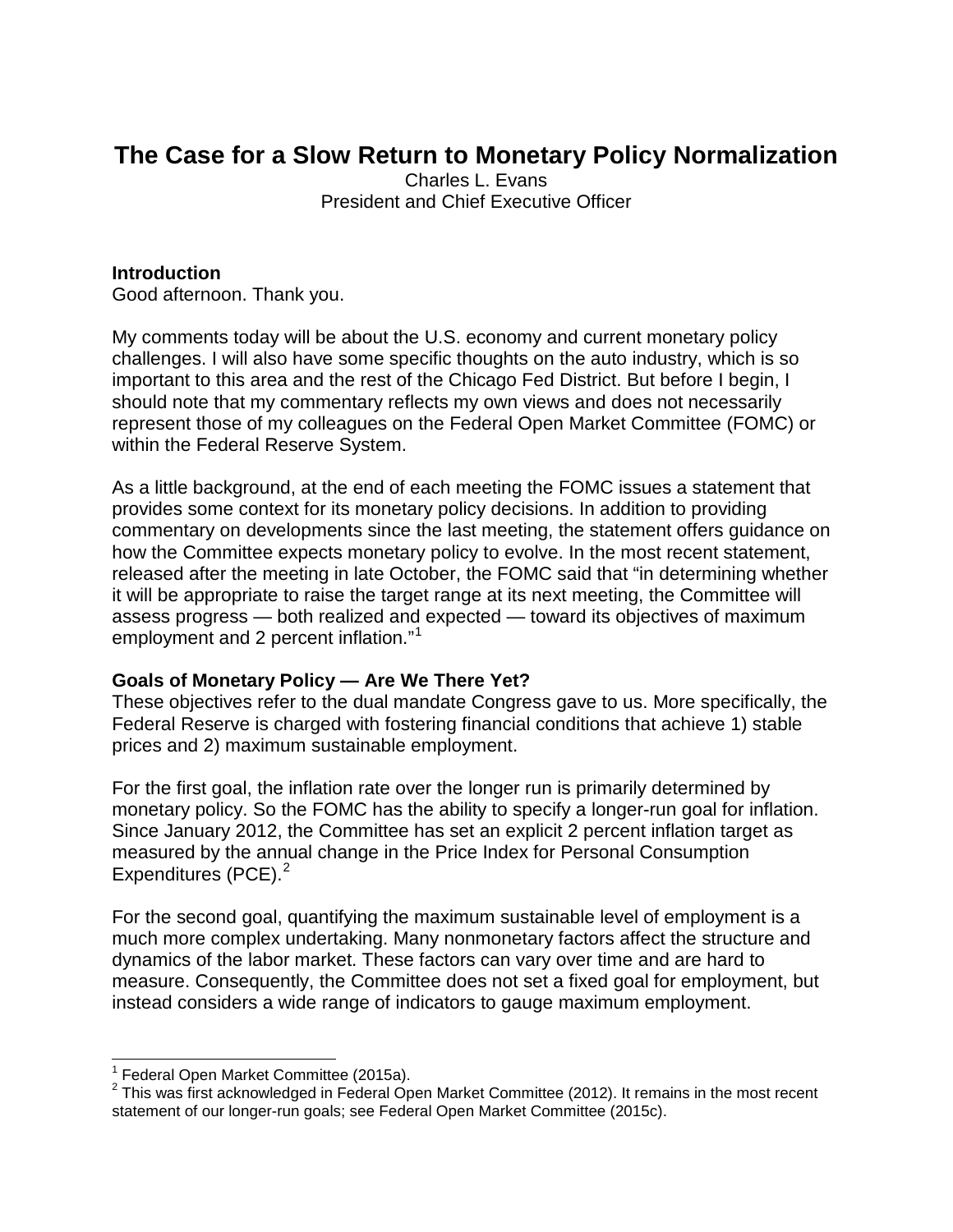Nonetheless, FOMC participants provide their individual view of the longer-run normal level of unemployment that is consistent with the employment mandate. The median estimate among FOMC participants is currently 4.9 percent.<sup>[3](#page-2-0)</sup> My own view is in line with this assessment.

Given these operational objectives, how close are we to achieving the goals of our dual mandate? There is no doubt that labor markets have improved significantly over the past seven years. Job growth has been quite solid for some time now. And today, at 5 percent, the unemployment rate is half what its peak was during the recession and just a tenth of a percentage point above the FOMC's median view of the long-run normal rate. That said, a few other labor market indicators lead me to believe that there still remains some additional resource slack beyond what is indicated by the unemployment rate alone: Notably, 1) a large number of people who are employed part time would prefer a full-time job; 2) the labor force participation rate is quite low, even after accounting for demographic and other long-running trends; and 3) wage growth has been quite subdued.<sup>[4](#page-2-1)</sup> In sum, I don't think we're quite there yet, but we have made good progress toward meeting our employment mandate.

To support activity during and since the Great Recession, the Fed has reduced the federal funds rate, our traditional policy instrument, as low as effectively possible. And we sought to provide additional accommodation through nontraditional means, such as our large-scale asset purchase programs.<sup>[5](#page-2-2)</sup> I believe these policies have been extremely important in supporting the economic recovery.

The motor vehicle industry certainly has benefited. As you know, the industry is highly cyclical. In difficult times households and businesses seek ways to cut spending. For many, purchasing an automobile is a significant commitment of resources. So, it makes sense to delay that acquisition when job prospects are poor, the business climate is uncertain, and financing is costly and hard to obtain. During the Great Recession, all of these forces were in full play. Therefore, it is little wonder that from 2006 to 2009, car and light truck sales fell by more than 45 percent to a rock-bottom 9-million-unit pace.

Well, the market certainly looks better today. Indeed, over the past few months light vehicle sales have averaged around 18 million units at an annualized rate — which is actually somewhat above where most analysts put the long-run sustainable trend. Federal Reserve policy has unquestionably helped. Of course, our actions were not aimed at the motor vehicle sector per se — monetary policy is set to improve conditions for the economy as a whole. That said, policy did contribute to lower borrowing rates for auto and truck loans and easier credit conditions for automakers and their suppliers, not

<span id="page-2-0"></span><sup>&</sup>lt;sup>3</sup> Four times a year the FOMC releases its Summary of Economic Projections (SEP), which give participants' forecasts of key economic variables over the next three years and for the longer run. See Federal Open Market Committee (2015b) for the most recent projections.<br><sup>4</sup> See Evans (2014a, 2014b, 2014c, 2015a, 2015b, 2015c).<br><sup>5</sup> The Fed embarked on multiple rounds of asset purchases (or quantitative easing) — and use

<span id="page-2-1"></span>

<span id="page-2-2"></span>guidance — to reduce longer-term interest rates. For details, see Board of Governors of the Federal Reserve System (2015a, 2015b).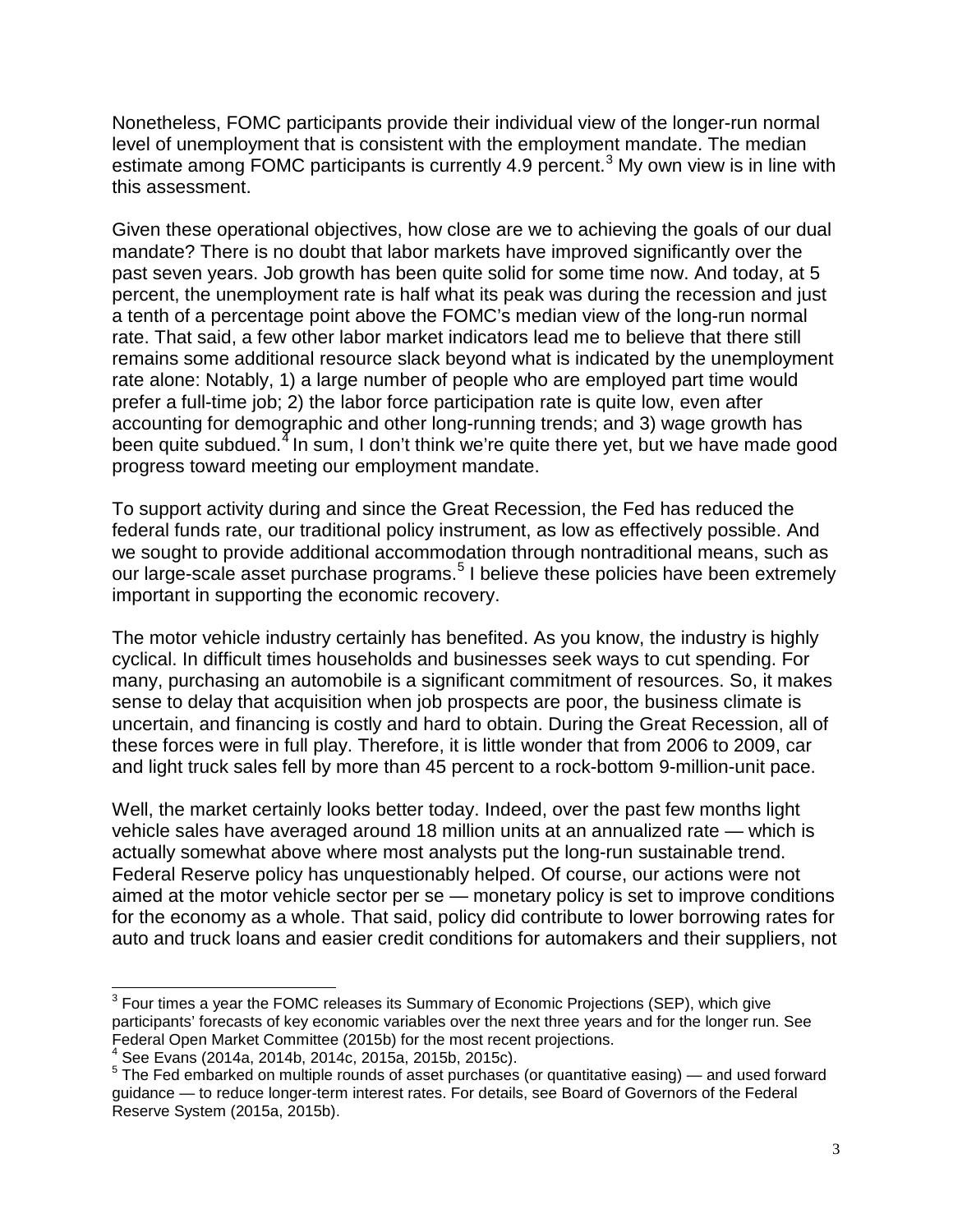to mention the overall improvement in job conditions and economic growth that are so critical to motor vehicle demand.

Now, for the first time in seven years, the FOMC is contemplating raising the federal funds rate. $6$  It has been so long since we have raised rates that we may have forgotten what this actually means! Because the fed funds rate is a key determinant of short-term financing costs for banks and other financial institutions, as it goes up, so will the borrowing rates paid by households and nonfinancial businesses. This includes rates on car and truck loans. With sales above trend and higher financing costs coming, we should expect sales to move down some from their current high pace. But against the backdrop of a healthy job market and steady economic growth, the declines shouldn't be too large. Indeed, many forecasters are looking for car and light truck sales to average a still solid 1[7](#page-3-1)-million-unit annual rate over the next five years or so. $\prime$ 

What can I say about the outlook more generally? In the FOMC's latest forecast, my colleagues on the Committee projected that real gross domestic product (GDP) growth would run in the 2-1/4 to 2-1/2 percent range over the next year and a half or so. My personal view is closer to the upper end of that range. Most of us — myself included also expect the unemployment rate to edge down further and even fall slightly below its long-run sustainable level by the end of next year.<sup>[8](#page-3-2)</sup> I also anticipate the elements of extra labor-market slack that I mentioned earlier to dissipate over that time. So I see we are close to reaching our employment mandate.

However, I am far less confident about reaching our inflation goal within a reasonable time frame. Inflation has been too low for too long. Core PCE inflation — which strips out the volatile energy and food components and is a good indicator of underlying inflation trends — has averaged just 1.4 percent over the past seven years. Core PCE inflation over the past 12 months was just 1.3 percent. And inflation according to the total PCE Price Index — which does include food and energy prices — was just 0.2 percent over the past year.

Most FOMC participants expect inflation to rise steadily from these low levels, coming in just a shade under the Committee's 2 percent target by the end of  $2017.<sup>9</sup>$  $2017.<sup>9</sup>$  $2017.<sup>9</sup>$  My own forecast is less sanguine. I expect core PCE inflation to undershoot 2 percent by a greater margin over the next two years than do my colleagues. I expect core PCE inflation to be just below 2 percent at the end of 2018.

<span id="page-3-0"></span> $6$  In December 2008, the FOMC reduced the federal funds rate to its current range of 0 percent to 1/4 percent, where it has remained since.

<span id="page-3-1"></span><sup>7</sup> The consensus view of economic forecasters polled for the *Blue Chip Economic Indicators* is that the pace of auto and light truck sales will slow to around 17 million units per year from 2017 to 2021.

<span id="page-3-2"></span>According to the median forecast of latest SEP, the unemployment rate is projected to edge down further next year to 4.8 percent and to remain at that level through the end of 2018.The median forecast for real GDP growth is 2.1 percent for 2015. It rises to 2.3 percent in 2016 before gradually edging down to 2 percent (the longer-run estimate of real GDP growth) in 2018 (Federal Open Market Committee, 2015b).

<span id="page-3-3"></span><sup>9</sup> In the latest SEP, the median forecast for both core and total PCE inflation is 1.7 percent in 2016, 1.9 percent in 2017, and 2.0 percent in 2018 (Federal Open Market Committee, 2015b).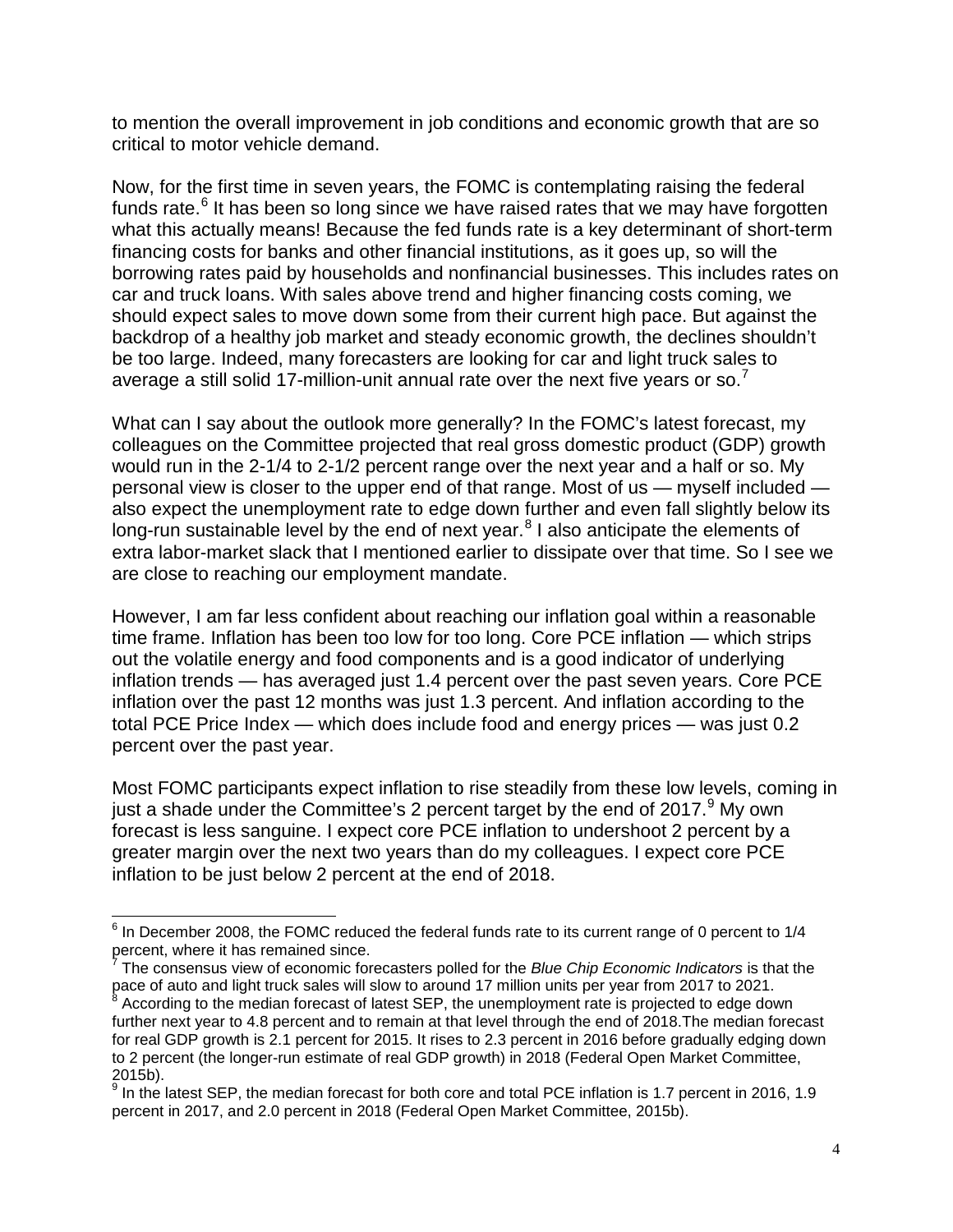#### **A Risk-management Approach to Monetary Policy**

So why do I lack confidence in our ability to achieve our 2 percent inflation target over the medium term? One reason is that there exist a number of important downside risks to the inflation outlook. Now I recognize that "medium term" is somewhat vague. To a central banker it can mean two to three years or three to four years. It is more a term of art than science.

So what are these inflation risks? With prospects of slower growth in China and other emerging market economies, low energy and import prices could exert downward pressure on inflation longer than most anticipate. That's a risk. In addition, while many survey-based measures of long-term inflation expectations have been relatively stable in recent years, we shouldn't take them as confirmation that our 2 percent target is assured. In fact, some survey measures of inflation expectations have ticked down in the past year and a half. Furthermore, measures of inflation compensation derived from financial markets have moved down to quite low levels in recent months. These measures could reflect either lower expectations of inflation or a heightened concern over the nature of the economic conditions that will be associated with low inflation. Adding to my unease is anecdotal evidence: I talk to a wide range of business contacts, and virtually none of them are mentioning rising inflationary or cost pressures. No one is planning for higher inflation. My contacts just don't expect it.

How does this asymmetric assessment of risks to achieving the dual mandate goals influence my view of the most appropriate path for monetary policy over the next three years? It leads me to prefer a later liftoff than many would like, followed by a very gradual normalization of our monetary policy. I think such a policy setting will best position the economy for the potential challenges ahead.

Now, I take seriously the view that I should go into every FOMC meeting with an open mind regarding the policy decision. And I will do so in our meeting two weeks from now. Should we raise rates or not? I admit to some nervousness about our upcoming decision. Before raising rates, I would prefer to have more confidence than I do today that inflation is indeed beginning to head higher. Given the current low level of core inflation, some evidence of true upward momentum in actual inflation would bolster my confidence. I am concerned, however, that it could be well into next year before the headwinds from lower energy prices and the stronger dollar dissipate enough so that we begin to see some sustained upward movement in core inflation.

That said, the exact timing of liftoff it is less important than the trajectory rates would follow over the next couple of years. Regardless of whether we liftoff soon or wait somewhat longer, I think it would be appropriate to raise the target interest rate very gradually. This would give us sufficient time to assess how the economy is adjusting to higher rates and the progress we are making toward our policy goals.

I'll go into my reasoning on this in more detail in a minute. But first, let's talk a bit more about what this gradual path might look like. In addition to economic and inflation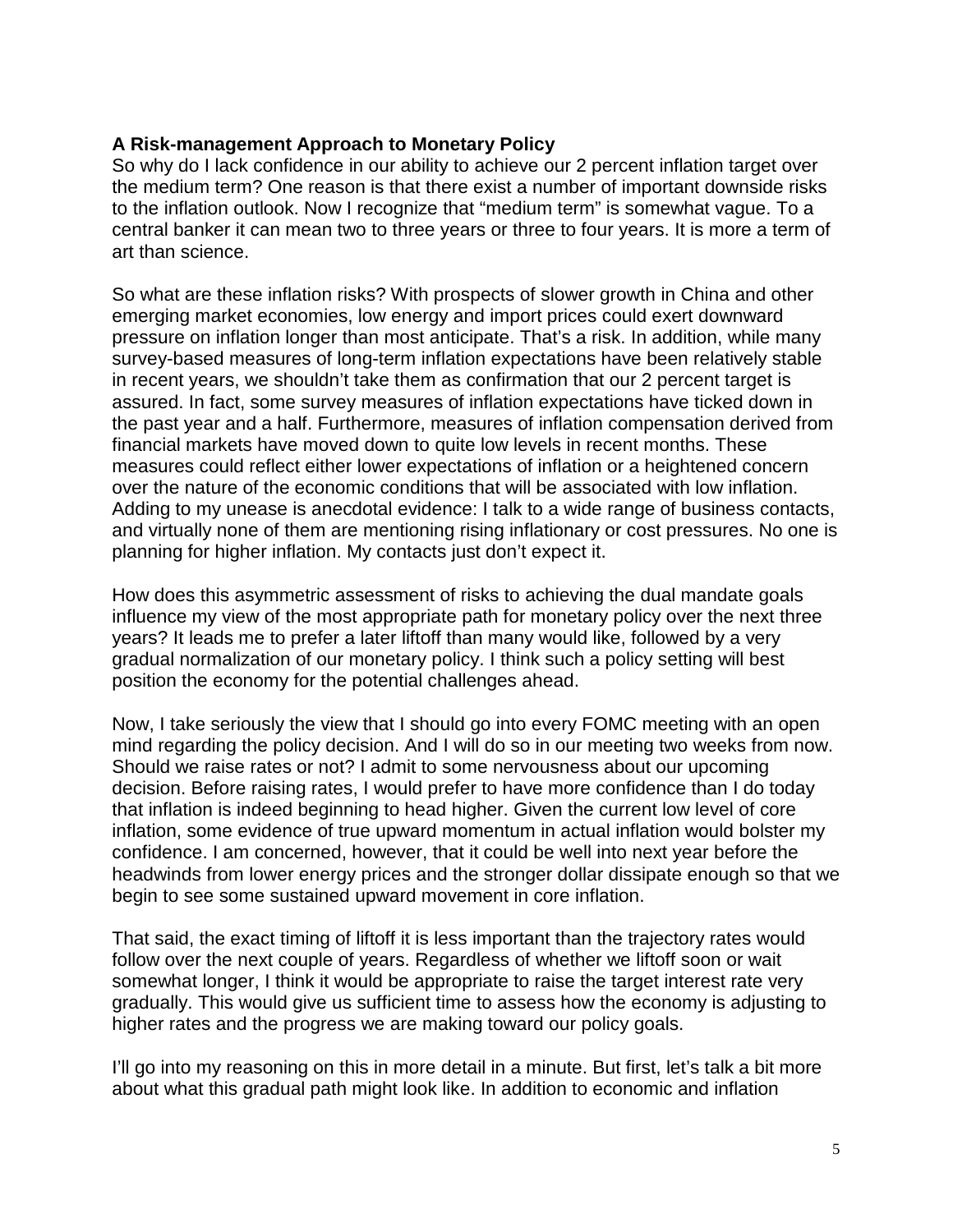forecasts, FOMC participants also submit individual assessments of the appropriate monetary policy supporting their forecasts. These policy judgments are summarized in the Federal Open Market Committee's well-known "dot plot."



# Appropriate Pace of Policy Firming

This is the chart that shows FOMC participants' views of the appropriate target federal funds rate by the end of each year for 2015 through 2018 and also over the longer run. Each participant's fed funds rate forecast is shown as a distinct dot at each of these time horizons. The chart I'm showing here is the most recent one we did for last September's FOMC meeting, so, with apologies, it's a little dated.

Let us focus for a moment on the median policy projections, indicated by the red dots. Most of my colleagues thought that it would be appropriate to raise the target federal funds rate at least by our meeting in December. Over the next three years, these projections envisioned a slow increase in the rate, to about 3-1/2 percent by the end of  $2018<sup>10</sup>$  $2018<sup>10</sup>$  $2018<sup>10</sup>$  On average, this path is consistent with the target federal funds rate increasing by 25 basis points at every other FOMC meeting over the next three years. By historical standards, this is certainly a gradual path. It is even slower than the so-called measured pace of increases over the 2004–06 tightening cycle, which was 25 basis points per meeting.

Of course, there is a dispersion of views around this median path, and, overall, my dots are among the most accommodative on the chart. Let me explain my thinking.

Source: Interest rate projections are from the September 17, 2015 FOMC Summary of Economic Projections. Market expectations are from OIS futures as of November 6, 2015.

<span id="page-5-0"></span> $10$  Specifically, the median projected path for the target federal funds rate is 0.4 percent at the end of 2015; 1.4 percent at the end of 2016; 2.6 percent at the end of 2017; and 3.4 percent at the end of 2018. The median projection for the longer-run level of the federal funds rate is 3.5 percent (Federal Open Market Committee, 2015b).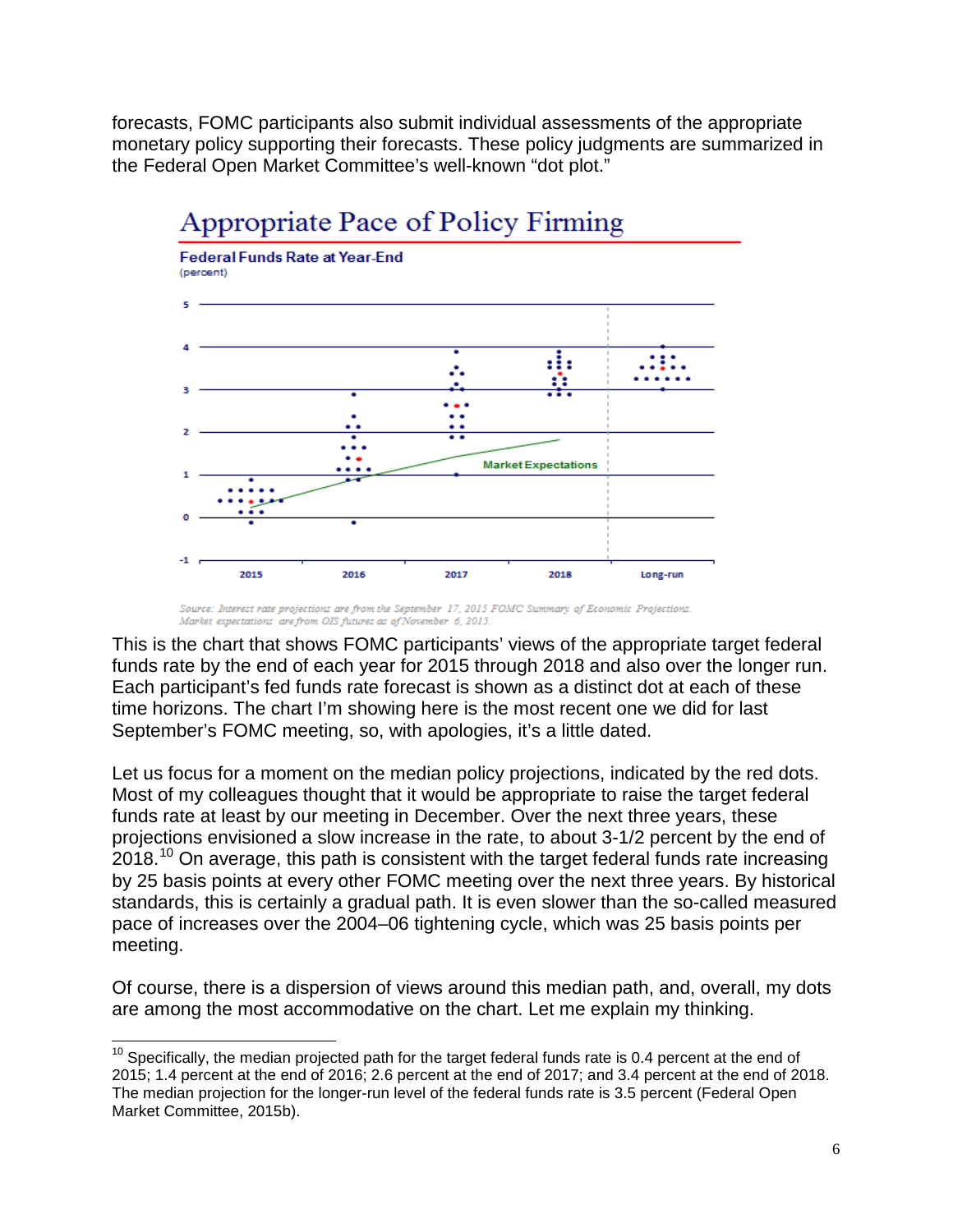Historically, central bankers have established their credibility by defending their inflation target from above — to fight off undesirably high inflation. Today, policy needs to defend our inflation target from below. This is necessary to validate our claim that we aim to achieve our 2 percent inflation target in a symmetric fashion. Failure to do so may weaken the credibility of this claim. The public could begin to mistakenly believe that 2 percent inflation is a ceiling — and not a symmetric target. As a result, expectations for average inflation could fall, lessening the upward pull on actual inflation and making it even more difficult for us to achieve our 2 percent target.

Another factor underlying my thinking about policy is a consideration of policy mistakes we could make. One possibility is that we begin to raise rates only to learn that we have misjudged the strength of the economy or the upward tilt in inflation. In order to put the economy back on track, we would have to cut interest rates back to zero and possibly even resort to unconventional policy tools, such as more large-scale asset purchases. I think these policies can be effective, but they clearly are a second-best alternative to our traditional policy tools.

Both the defense of a symmetric inflation target and risk management against potential policy errors compel me to argue for taking a very gradual approach to policy normalization. The outlook for economic growth and the health of the labor market continues to be good. But the outlook for inflation remains too low. I think a gradual path of normalization would balance both the various risks to my projections for the economy's most likely path and the costs that would be involved in mitigating those risks if they indeed came to pass.

Now as I mentioned earlier, while I favor a somewhat later liftoff than many of my colleagues, the precise timing for the first increase in the federal funds rate is less important to me than the path the funds rate will follow over the entire policy normalization process. After all, today's medium- and longer-term interest rates depend on market expectations of the entire path for future rates, not just the first move. In turn, these medium- and longer-term rates are key to the borrowing and spending decisions of households and businesses.

Accordingly, when thinking about the initial stages of normalization, I find it useful to focus on where I think the federal funds rate ought to be at the end of next year. And right now, given my economic outlook and assessment of risks, regardless of the exact date for liftoff, I think it could well be appropriate for the funds rate to still be under 1 percent at the end of 2016.

There is a crucial caveat, though, to my comment downplaying the importance of the exact date of liftoff. To me, it is vital that when we first raise rates, the FOMC also strongly and effectively communicates its plan for a gradual path for future rate increases. If we do not, then market participants might construe an early liftoff as a signal that the Committee is less inclined to provide the degree of accommodation that I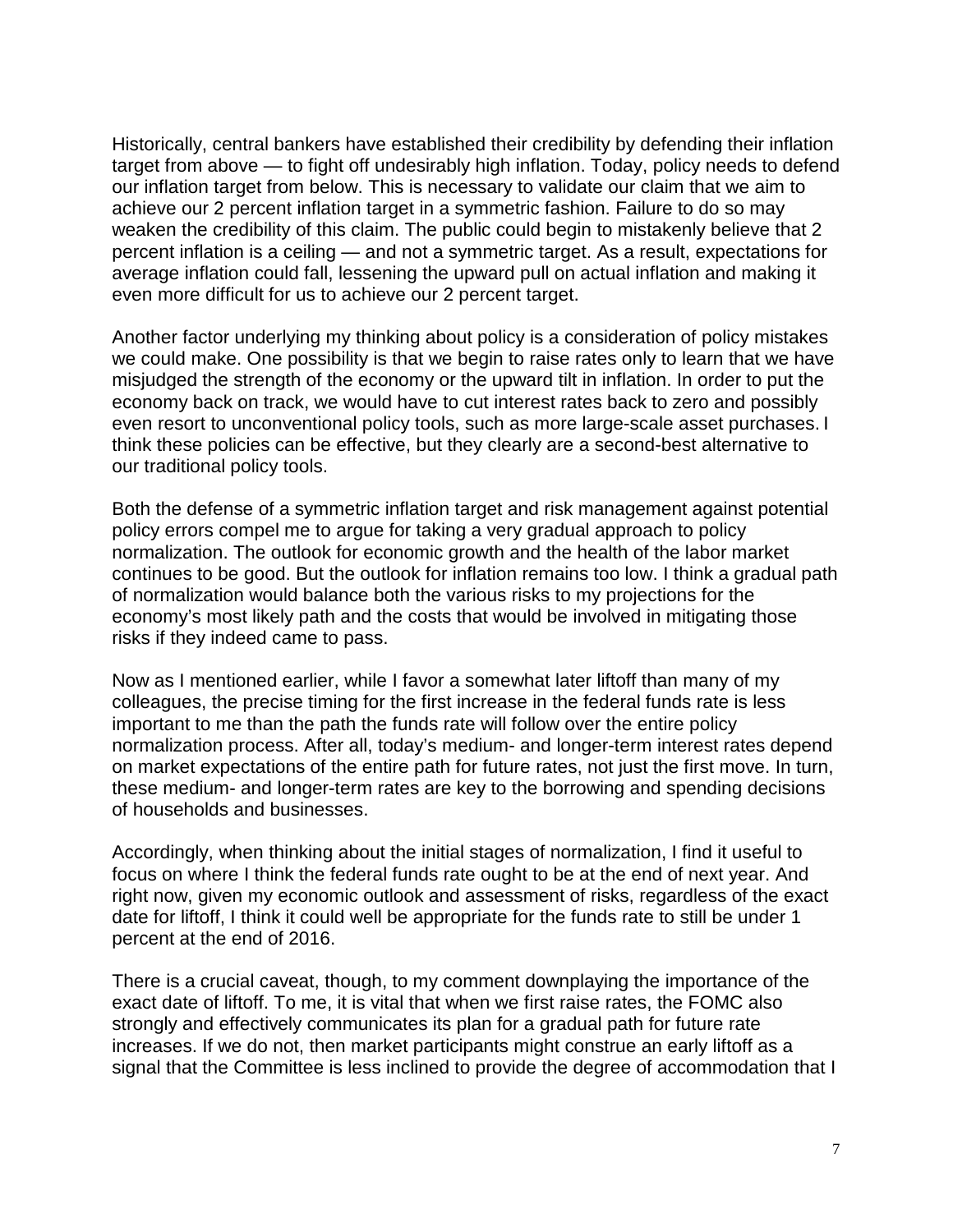think is appropriate for the timely achievement of our dual mandate objectives. I would view this as an important policy error.

Thank you.

### **References**

Board of Governors of the Federal Reserve System, 2015a, "How does forward guidance about the Federal Reserve's target for the federal funds rate support the economic recovery?," *Current FAQs*, October 28, available at [http://www.federalreserve.gov/faqs/money\\_19277.htm.](http://www.federalreserve.gov/faqs/money_19277.htm)

Board of Governors of the Federal Reserve System, 2015b, "What are the Federal Reserve's large-scale asset purchases?," *Current FAQs*, October 28, available at [http://www.federalreserve.gov/faqs/what-are-the-federal-reserves-large-scale-asset](http://www.federalreserve.gov/faqs/what-are-the-federal-reserves-large-scale-asset-purchases.htm)[purchases.htm.](http://www.federalreserve.gov/faqs/what-are-the-federal-reserves-large-scale-asset-purchases.htm)

Evans, Charles L., 2015a, "Exercising caution in normalizing monetary policy," speech, Swedbank Global Outlook Summit, Stockholm, May 18, available at [https://www.chicagofed.org/publications/speeches/2015/05-15-exercising-caution-in](https://www.chicagofed.org/publications/speeches/2015/05-15-exercising-caution-in-normalizing-monetary-policy)[normalizing-monetary-policy.](https://www.chicagofed.org/publications/speeches/2015/05-15-exercising-caution-in-normalizing-monetary-policy)

Evans, Charles L., 2015b, "Risk management in an uncertain world," speech, Official Monetary and Financial Institutions Forum, London, March 25, available at [https://www.chicagofed.org/publications/speeches/2015/03-25-2015-risk-manangement](https://www.chicagofed.org/publications/speeches/2015/03-25-2015-risk-manangement-uncertain-world-charles-evans-london)[uncertain-world-charles-evans-london.](https://www.chicagofed.org/publications/speeches/2015/03-25-2015-risk-manangement-uncertain-world-charles-evans-london)

Evans, Charles L., 2015c, "Low inflation calls for patience in normalizing monetary policy," speech, Lake Forest-Lake Bluff Rotary Club, Lake Forest, IL, March 4, available at [https://www.chicagofed.org/publications/speeches/2015/03-04-low-inflation-calls-for](https://www.chicagofed.org/publications/speeches/2015/03-04-low-inflation-calls-for-patience-lake-forest-lake-bluff-rotary-charles-evans)[patience-lake-forest-lake-bluff-rotary-charles-evans.](https://www.chicagofed.org/publications/speeches/2015/03-04-low-inflation-calls-for-patience-lake-forest-lake-bluff-rotary-charles-evans)

Evans, Charles L., 2014a, "Monetary policy normalization: If not now, when?," speech, BMO Harris and Lakeland College Economic Briefing, Plymouth, WI, October 8, available at [https://www.chicagofed.org/publications/speeches/2014/10-08-14-charles](https://www.chicagofed.org/publications/speeches/2014/10-08-14-charles-evans-monetary-policy-normalization-lakeland)[evans-monetary-policy-normalization-lakeland.](https://www.chicagofed.org/publications/speeches/2014/10-08-14-charles-evans-monetary-policy-normalization-lakeland)

Evans, Charles L., 2014b, "Is it time to return to business-as-usual monetary policy? A case for patience," speech, 56th National Association for Business Economics (NABE), Chicago, September 29, available at

[https://www.chicagofed.org/publications/speeches/2014/09-29-14-charles-evans](https://www.chicagofed.org/publications/speeches/2014/09-29-14-charles-evans-patience-monetary-policy-nabe)[patience-monetary-policy-nabe.](https://www.chicagofed.org/publications/speeches/2014/09-29-14-charles-evans-patience-monetary-policy-nabe)

Evans, Charles L., 2014c, "Patience is a virtue when normalizing monetary policy," speech, Peterson Institute for International Economics conference, Labor Market Slack: Assessing and Addressing in Real Time, Washington, DC, September 24, available at